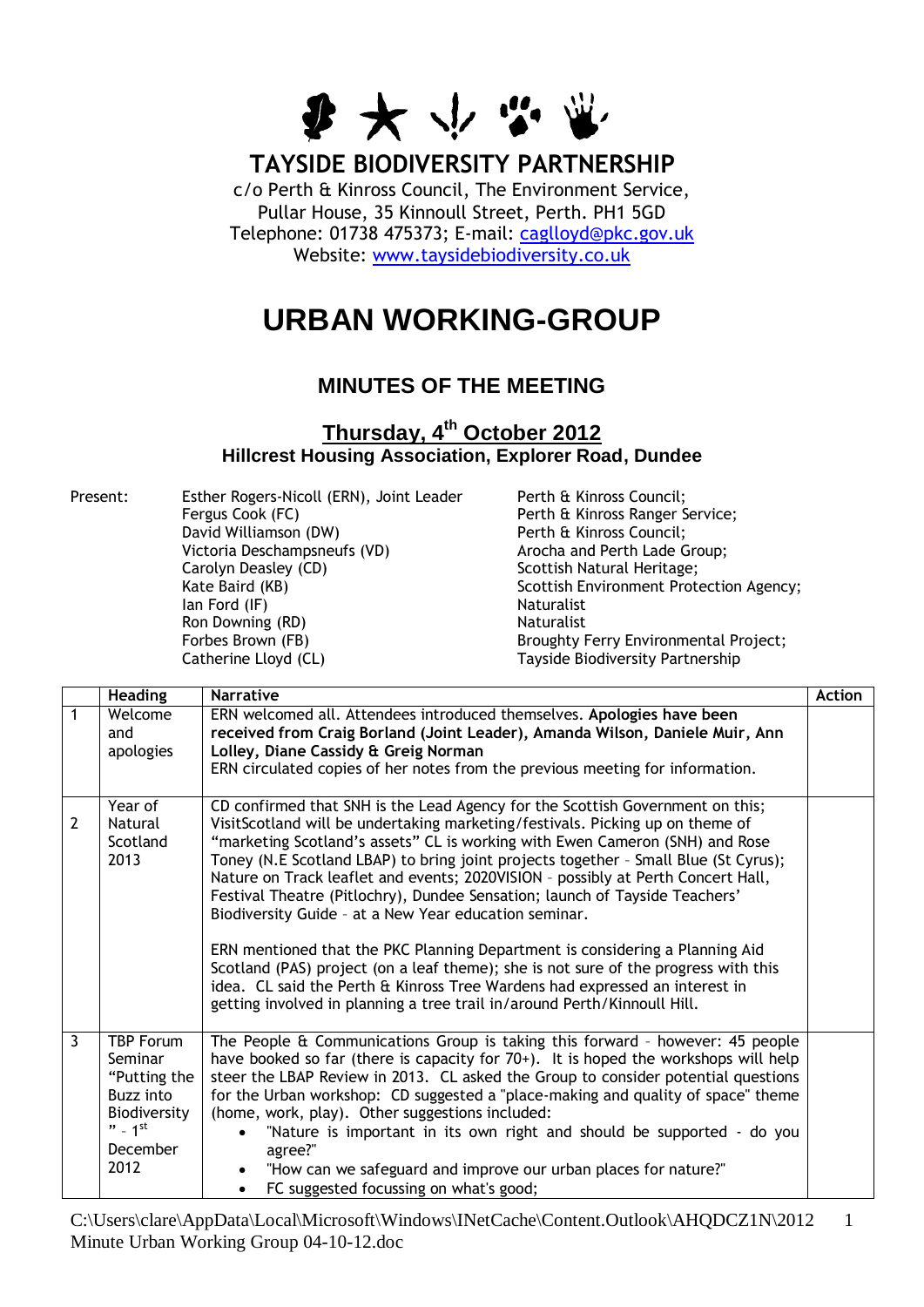|   |                                                     | IF: "In an urban environment, what's your best wildlife moment?"<br>$\bullet$<br>"What would you most like to change in the urban environment?"<br>"List 3 good things and 3 bad things in your local urban environment".<br>CL will work with the workshop leaders (DW and Ann Lolley) to finalise the<br>The programme and booking form is on the Events section of<br>questions.<br>www.taysidebiodiversity.co.uk; everyone is asked to publicise the seminar as<br>widely as possible.                                                                                                                                                                                                                                                                                                                                                                                                                                                                                                                                                                                                                                                                                                                                        | CL/DW<br>/AL<br>All |
|---|-----------------------------------------------------|-----------------------------------------------------------------------------------------------------------------------------------------------------------------------------------------------------------------------------------------------------------------------------------------------------------------------------------------------------------------------------------------------------------------------------------------------------------------------------------------------------------------------------------------------------------------------------------------------------------------------------------------------------------------------------------------------------------------------------------------------------------------------------------------------------------------------------------------------------------------------------------------------------------------------------------------------------------------------------------------------------------------------------------------------------------------------------------------------------------------------------------------------------------------------------------------------------------------------------------|---------------------|
| 4 | <b>PRIORITY</b><br><b>PROJECT</b><br><b>UPDATES</b> | Community Gardens, Orchards and Allotments<br>Little progress on community garden projects per se. However, CL liaising<br>$\bullet$<br>with both Living Lomonds Landscape Partnership and the Tay Landscape<br>Partnership to include orchard plantings and working with Perth & Kinross<br>Council to include biodiversity into allotment schemes; CL will be running<br>2+ training sessions next year in Perth for the PKC<br>60 School Orchards have now been planted in Angus and the TBP has<br>$\bullet$<br>contributed to the maintenance leaflet the Woodland Officer has compiled<br>CL is working with Grounds for Learning, Forth Valley Orchard Initiative and<br>$\bullet$<br>the Carse of Gowrie Historic Orchard Forum - offering training, orchard<br>packs, making larger links such as the setting up of a Scrumpers' Group<br>(social inclusion and setting criteria/permissions for accessing fruit in<br>private ownership). CL will be reporting on Tayside progress to the UK<br>Steering Group for Traditional Orchards HAP later this month.                                                                                                                                                           |                     |
|   |                                                     | Urban Grassland Management<br>DW has prepared a PKC committee report which has a great deal of<br>background information on the successes and costs of urban grassland in<br>other local authority areas<br>In Angus the Council has set up a Working Group to take forward grassland<br>$\bullet$<br>and graveyard management ideas; the Ranger Service is working with<br>Community Groups to set up wildflower meadows (e.g. Monifieth).                                                                                                                                                                                                                                                                                                                                                                                                                                                                                                                                                                                                                                                                                                                                                                                       |                     |
|   |                                                     | Tayside Green Graveyard Initiative<br>CL took part in the Perth & Kinross Heritage Trust's Living Churchyards<br>conference last month which brought together professionals and community<br>groups from both cultural and natural heritage fields; such was the<br>enthusiasm to work together in the future that a steering group and further<br>events have been proposed.<br>CL arranged for a lichen ID workshop to follow the conference; 15 people<br>attended the day at Kirkton of Collace (which was funded primarily by SITA<br>TBAF Promotions Funding).<br>DW reported on the ongoing progress of the Perth & Kinross Council<br>$\bullet$<br>graveyard projects, plus the Perth & Kinross Heritage Trust<br>churchyard/biodiversity projects. The soil in many churchyards proved too<br>rich, so low-growing wildflowers have grown too high and looked very<br>weedy. Liaison with Scotia Seeds to re-consider the seed mix should sort<br>this out in 2013.<br>Craig Borland had planned to take forward some pilot projects in Angus -<br>$\bullet$<br>this has been deferred to 2013; however CL has been working with three<br>churches (Arbroath, Monifieth and Carnoustie) to improve their<br>surroundings |                     |
|   |                                                     | <b>Invasive Species Report</b><br>KB said that funding was available from SEPA but had to be used in projects<br>involving co-operation with local fisheries trusts.                                                                                                                                                                                                                                                                                                                                                                                                                                                                                                                                                                                                                                                                                                                                                                                                                                                                                                                                                                                                                                                              | All to<br>note      |
|   |                                                     | Green/Living Roofs<br>CL attended a workshop recently to discuss rain gardens, SUDS management<br>$\bullet$<br>and green roofs - there is an urgent need to update and publicise the<br>SNH/SEPA-run Scottish Green Roofs Forum. Rain gardens are used<br>extensively in America and are beginning to be used in England. With our<br>uncertain weather patterns (and flash flooding) it would be good to<br>consider their use in Scotland. An example of a road-side rain garden is                                                                                                                                                                                                                                                                                                                                                                                                                                                                                                                                                                                                                                                                                                                                             |                     |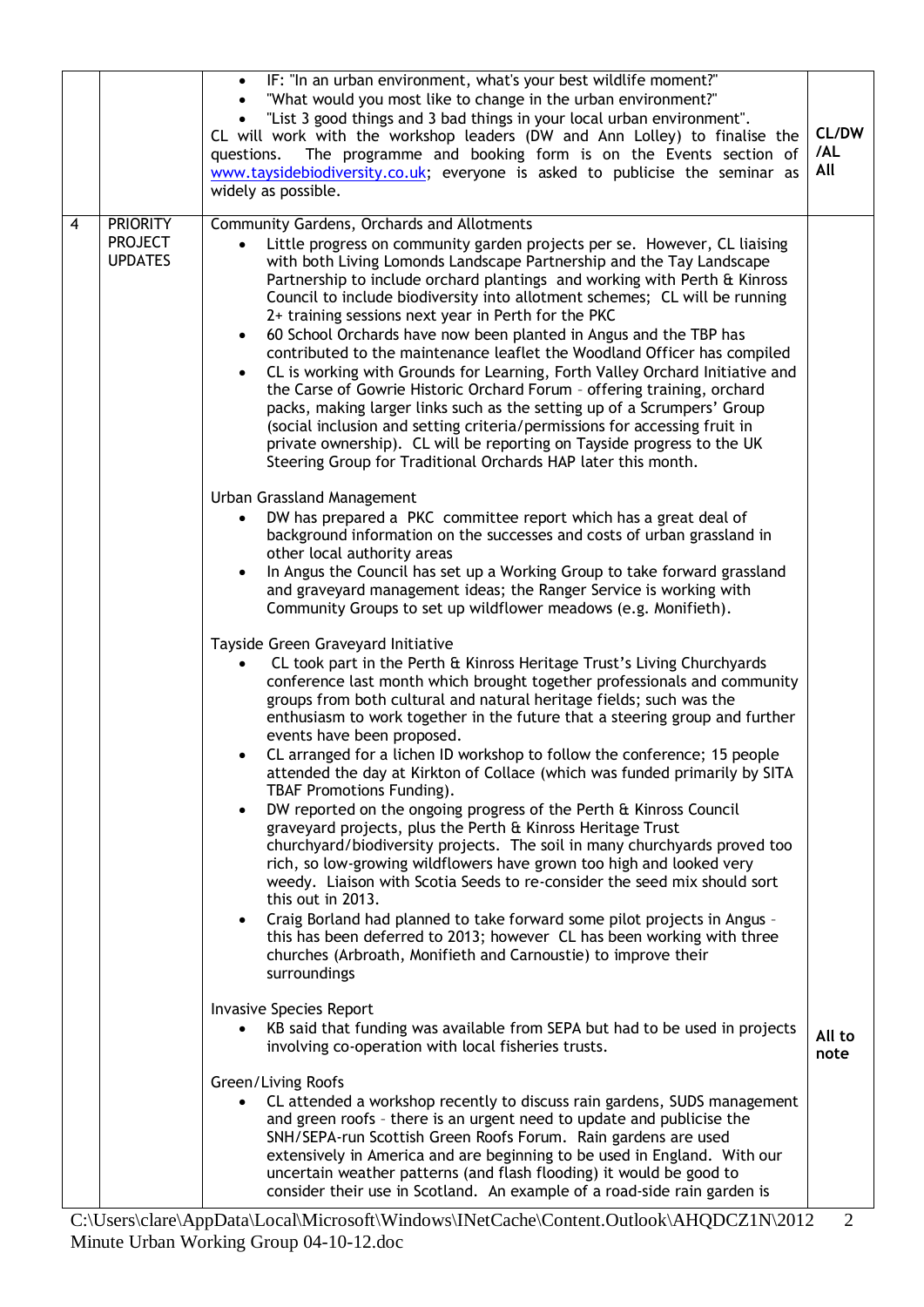| shown here - http://reset-development.org/#/rain-garden-<br>guide/4566549025. The new UK Rain Garden Guide has also just been<br>All<br>published - http://raingardens.info/wp-content/uploads/2012/07/UK-<br>Rain-Garden-Guide.pdf<br>DW confirmed that there is beginning to be some good examples of green<br>$\bullet$<br>All<br>roofs in Tayside (Invergowrie primary school being one). It would be good<br>to know of more.<br>Sand Martins in Tayside<br>There is a need to re-start the Interest Group and revitalise the survey and<br>advice to developers, quarry owners, etc. It was decided not to merge the<br>Swift and Sand Martin Groups as the species are too dissimilar.<br>Tayside Swift Survey/Project<br>The Swift Interest Group had met this morning and a presentation given to<br>Hillcrest and members of both the Interest Group and the Urban Working<br>Group. This was to acknowledge the funding given to DM to attend the<br>International Swift Conservation Conference in Berlin this April. Hillcrest<br>Housing Association, Perth & Kinross Ranger Service and the Tayside<br>Biodiversity Partnership part-funded DM's attendance. A link to the<br>CL<br>conference report would be put on the TBP website in due course.<br>The morning's meeting had discussed how to improve the online surveys<br>$\bullet$<br>and how to better engage with the public. Greater use of the two sets of<br>swift display banners was also planned in 2013 - please contact DM or CL if<br>you have any suggestions on venues for the banners. Specific projects<br>throughout Tayside were discussed, together with the publication of an<br>advice note on Loft Insulation.<br>Angus School Bats Project<br>Deferred to 2013 owing to CB's long-term sick leave<br>Urban Watercourse Initiatives<br>The Dighty - no report from AL<br>$\bullet$<br>The Perth Lade - VD reported that the weir had now been repaired and<br>$\bullet$<br>work on the lade itself would be started in due course. There is now a<br>Management Plan to work to. The Perth Lade Action Group is currently in<br>transition after the resignation of its chairperson.<br>Sheltered Housing, Care Homes & Hospitals Project<br>CL is awaiting news of a University student 30 hour module to help pull<br>together an advisory leaflet and undertake a large-scale mailing. There is<br>potential for further hospital biodiversity projects in Angus and P&K<br>following the great success of the Ninewells Woodland Project (led by the<br>Forestry Commission and NHS).<br>ZOOMIn2 Time Lapse Photography<br>New or<br>Revised<br>CL confirmed that it was hoped to re-launch this popular project at the<br>Seminar on 1 <sup>st</sup> December, although it would be possible to delay the re-<br>Projects |           |
|----------------------------------------------------------------------------------------------------------------------------------------------------------------------------------------------------------------------------------------------------------------------------------------------------------------------------------------------------------------------------------------------------------------------------------------------------------------------------------------------------------------------------------------------------------------------------------------------------------------------------------------------------------------------------------------------------------------------------------------------------------------------------------------------------------------------------------------------------------------------------------------------------------------------------------------------------------------------------------------------------------------------------------------------------------------------------------------------------------------------------------------------------------------------------------------------------------------------------------------------------------------------------------------------------------------------------------------------------------------------------------------------------------------------------------------------------------------------------------------------------------------------------------------------------------------------------------------------------------------------------------------------------------------------------------------------------------------------------------------------------------------------------------------------------------------------------------------------------------------------------------------------------------------------------------------------------------------------------------------------------------------------------------------------------------------------------------------------------------------------------------------------------------------------------------------------------------------------------------------------------------------------------------------------------------------------------------------------------------------------------------------------------------------------------------------------------------------------------------------------------------------------------------------------------------------------------------------------------------------------------------------------------------------------------------------------------------------------------------------------------------------------------------------------------------------------------|-----------|
|                                                                                                                                                                                                                                                                                                                                                                                                                                                                                                                                                                                                                                                                                                                                                                                                                                                                                                                                                                                                                                                                                                                                                                                                                                                                                                                                                                                                                                                                                                                                                                                                                                                                                                                                                                                                                                                                                                                                                                                                                                                                                                                                                                                                                                                                                                                                                                                                                                                                                                                                                                                                                                                                                                                                                                                                                            |           |
|                                                                                                                                                                                                                                                                                                                                                                                                                                                                                                                                                                                                                                                                                                                                                                                                                                                                                                                                                                                                                                                                                                                                                                                                                                                                                                                                                                                                                                                                                                                                                                                                                                                                                                                                                                                                                                                                                                                                                                                                                                                                                                                                                                                                                                                                                                                                                                                                                                                                                                                                                                                                                                                                                                                                                                                                                            |           |
|                                                                                                                                                                                                                                                                                                                                                                                                                                                                                                                                                                                                                                                                                                                                                                                                                                                                                                                                                                                                                                                                                                                                                                                                                                                                                                                                                                                                                                                                                                                                                                                                                                                                                                                                                                                                                                                                                                                                                                                                                                                                                                                                                                                                                                                                                                                                                                                                                                                                                                                                                                                                                                                                                                                                                                                                                            | CL/IF     |
|                                                                                                                                                                                                                                                                                                                                                                                                                                                                                                                                                                                                                                                                                                                                                                                                                                                                                                                                                                                                                                                                                                                                                                                                                                                                                                                                                                                                                                                                                                                                                                                                                                                                                                                                                                                                                                                                                                                                                                                                                                                                                                                                                                                                                                                                                                                                                                                                                                                                                                                                                                                                                                                                                                                                                                                                                            | DM/CL     |
|                                                                                                                                                                                                                                                                                                                                                                                                                                                                                                                                                                                                                                                                                                                                                                                                                                                                                                                                                                                                                                                                                                                                                                                                                                                                                                                                                                                                                                                                                                                                                                                                                                                                                                                                                                                                                                                                                                                                                                                                                                                                                                                                                                                                                                                                                                                                                                                                                                                                                                                                                                                                                                                                                                                                                                                                                            |           |
|                                                                                                                                                                                                                                                                                                                                                                                                                                                                                                                                                                                                                                                                                                                                                                                                                                                                                                                                                                                                                                                                                                                                                                                                                                                                                                                                                                                                                                                                                                                                                                                                                                                                                                                                                                                                                                                                                                                                                                                                                                                                                                                                                                                                                                                                                                                                                                                                                                                                                                                                                                                                                                                                                                                                                                                                                            |           |
|                                                                                                                                                                                                                                                                                                                                                                                                                                                                                                                                                                                                                                                                                                                                                                                                                                                                                                                                                                                                                                                                                                                                                                                                                                                                                                                                                                                                                                                                                                                                                                                                                                                                                                                                                                                                                                                                                                                                                                                                                                                                                                                                                                                                                                                                                                                                                                                                                                                                                                                                                                                                                                                                                                                                                                                                                            |           |
| launch until 2013 if it was preferred to link into the Year of Natural<br>Scotland publicity. Funding has been ring-fenced in the Urban budget for an<br>updated A3 poster/leaflet - or it could all be web-based. CB looked into<br>App, but this was not appropriate for our scale of project. The revised<br>project would rely on digital photographs being uploaded onto a new<br>section of the TBP website; no recyclable cameras would be used this time,<br>nor would there be a free pack of goodies. CD suggested the SNH Facebook<br>project could be link into and confirmed she would look into this. We<br>CL<br>would need to remove the request for personal portrait photos if uploaded                                                                                                                                                                                                                                                                                                                                                                                                                                                                                                                                                                                                                                                                                                                                                                                                                                                                                                                                                                                                                                                                                                                                                                                                                                                                                                                                                                                                                                                                                                                                                                                                                                                                                                                                                                                                                                                                                                                                                                                                                                                                                                                  | <b>CD</b> |
| online (this was part of the original project).<br>ZOOMin3 Hirundine postcard/poster<br>The postcards proved too popular for their artwork and too few were<br>$\bullet$<br>returned with survey information. The Swift Interest Group is taking this                                                                                                                                                                                                                                                                                                                                                                                                                                                                                                                                                                                                                                                                                                                                                                                                                                                                                                                                                                                                                                                                                                                                                                                                                                                                                                                                                                                                                                                                                                                                                                                                                                                                                                                                                                                                                                                                                                                                                                                                                                                                                                                                                                                                                                                                                                                                                                                                                                                                                                                                                                      |           |